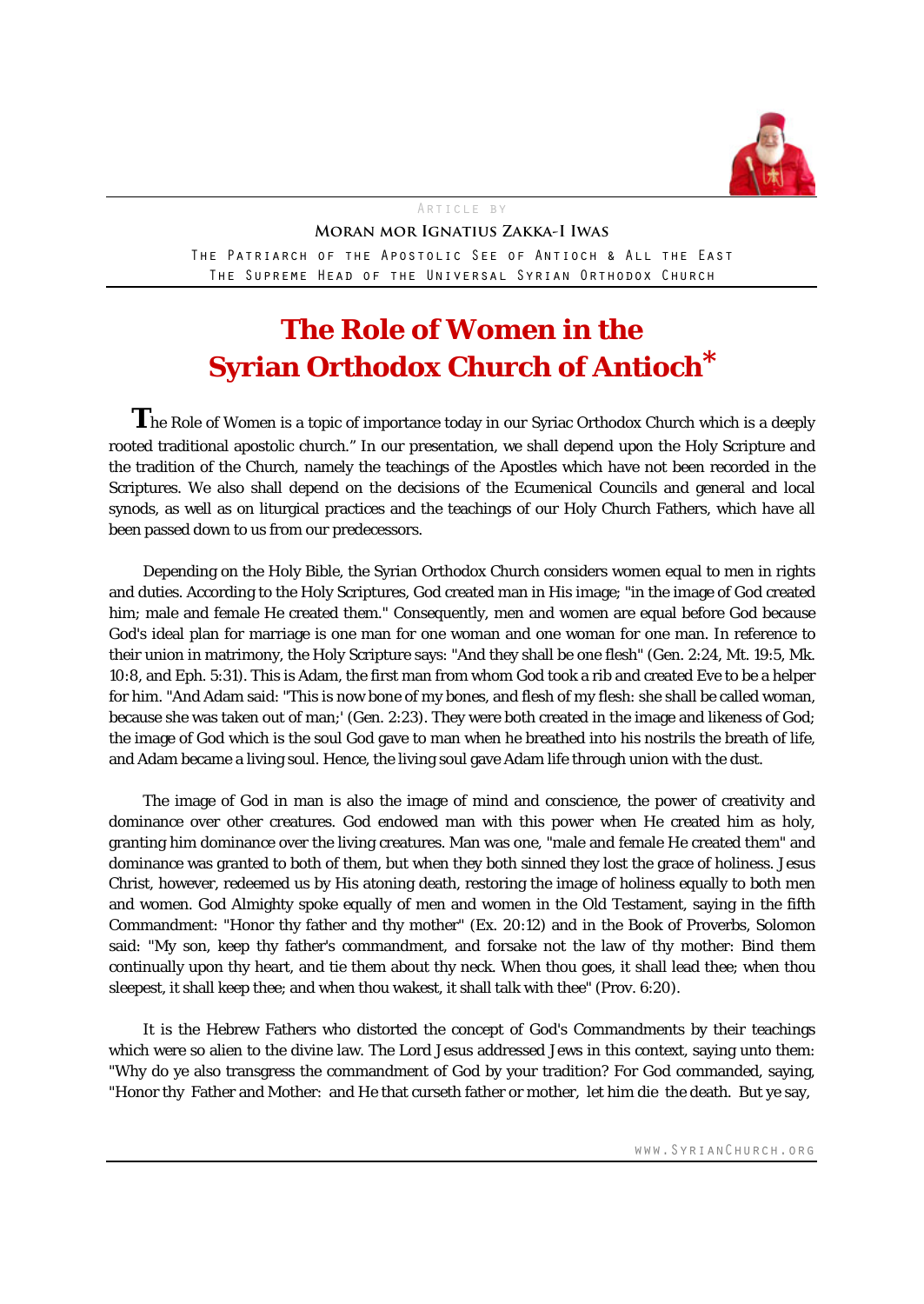whosoever shall say to his father or his mother. It is a gift, by whatsoever thou mightest be profited by me; And honor not his father or his mother, he shall be free. Thus have ye made the commandment of God of none effect by your tradition" (Mt. 15:3-6).

## **The Virgin Mary, The New Eve**

Indeed, our Lord Jesus Christ held women in high esteem in the person of the Virgin Mary, for He chose her to be His Mother because of her chastity and godliness so that she deser-ved that the Holy Spirit descend on her, purify her, absolve her from sin and sanctify her. Through the descent of the Holy Spirit, she conceived in her womb the Divine Fire, thus giving birth to the Divine Son, the Lord Incarnate. We call her Theotokos (*Yoldath Aloho*), which means the Mother of God who gave birth to God Incarnate.

Although the Virgin Mary restored the early status of Eve, which she had lost after her fall, she never obtained the grace of priesthood. She ranked, however, high above prophets, clergy, martyrs, confessors, apostles and evangelists; for she was the one who informed the Apostles of what had happened to her since Gabriel's annunciation of the divine conception. The Virgin Mary was the first to evangelize the Good News of Christ and to believe in His divine power. We consider her to be above the prophets. She prophesied about herself, saying: "From henceforth all generations shall call me blessed. For He that is mighty hath done to me great things; and holy is His Name. And His mercy is on them that fear Him from generation to generation" (Lk. 1:48-50).

Jesus Christ honored his mother, the Virgin Mary while He was a child, and took care of her, providing for her sustenance in His adulthood after the death of Joseph who was betrothed to her. He also honored women in general, having sympathized with the sinful Samaritan woman who was demeaned by her people. Jesus talked to her when Hebrew rabbis abstained from talking to a woman in the street, albeit she was next of kin to them. The Lord Jesus sympathized also with the sinful woman whom the Pharisees wanted to stone to death and He abso-lved her. Jesus Christ did this at a time when Jews looked down upon women. When we read about the miracle of feeding five thousand men with five loaves of bread and two fish, recorded by Apostle Matthew in the Holy Gospel, saying: "And they that had eaten were about five thousand men, beside women and children" (Mt. 14:21), we do gather from the terminology used among Jews at that time that it was man who was important, whereas women and children were equally demeaned in status.

## **Women and The Jesus**

The Lord Jesus, however, showed His divine care for women. Some women walked with Him, serving Him and His disciples. Jesus was the friend of Martha and Mary, and their brother Lazarus (John 11:5). It is noteworthy to mention here that women were loyal to Jesus Christ. They followed Him on His way to Golgotha. They bewailed and lamented Him. They grieved when they beheld Him crucified, suffering and in agony. They heard Him commend His mother, the Virgin Mary, to the care of His beloved disciple, thus teaching every human being to honor their mothers and take care of them. Women also followed Him to the new sepulcher where His Holy body was buried. They were the first to come early to the grave to embalm His Body. They were the first to see Him after the resurrection, and the first to profess his resurrection and proclaim it.

# **Women and The Apostles**

Women helped the Apostles and Evangelists in preaching the Good Tidings. And in the Acts of the Apostles, we read about the four daughters of Philip who were virgins and who did prophesy (Acts 21:9). Philip, the Evangelist, was one of the seven deacons. We also read Apostle Paul's denouncement of the thoughts of those who protested against his accompanying a woman on his evangelical tours, saying: "Have we not power to lead about a sister, a wife, as well as other apostles, and as the brethren of the Lord, and Cephas" (I Cor 9:5)?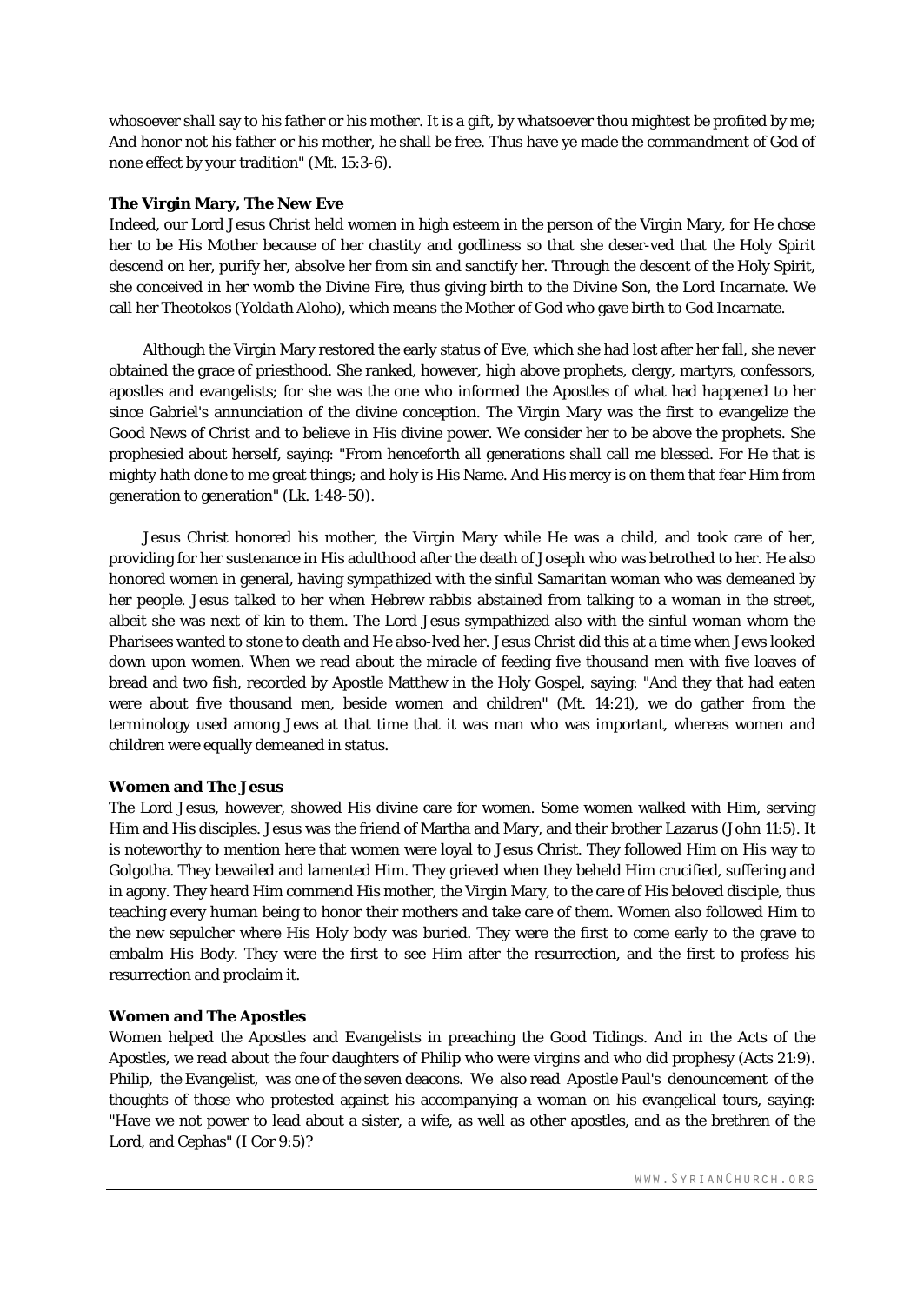Furthermore, women play a significant role in the establishment of a family and in taking care of it, raising children and bringing them up. In relevance to this, the Apostle Paul says: "Notwithstanding she shall be saved in childbearing (I Tim 2:15)." By giving birth, he means both physical birth and the spiritual one from above. We can also see that this woman, who was ready to give a spiritual birth from above, was herself born from heaven. God Almighty created man as male and female, and made them equal in rights and duties, but He also recreated them anew from above at the time of redemption when the Holy Spirit descended on the disciples at Pentecost in the Upper Room where there were 120 men and women. When Luke recorded this incident, he counted them all and not only men; therefore, he did not say apart from women when the Holy Spirit rested on all, on the Apostles, the disciples and on women simultaneously. The Virgin Mary, the Mother of God Incarnate, was in the lead among women who were there and they all, male and female, equally obtained the gifts of the sublime Holy Spirit.

#### **Women in the Early Church**

Prior to the descent of the Holy Spirit, women were participating in the prayer with men in the Upper Room. They were all waiting expectantly for the coming of power from without, and the Holy Spirit rested upon women as He did upon the Apostles and all the disciples with no discrimination whatsoever between men and women. The Evangelist Luke describes this divine incident in the Acts of the Apostles, saying: "the number of names together were about a hundred and twenty And when the day of Pentecost was fully come, they were all with one accord in one place. And they were all filled with the Holy Ghost" (Acts 1:15 and 2:1-4). The Holy Spirit prepared them all for proclaiming the Good News of the Gospel to the world. He preserved them from erring, reminding them of all that had been said by the Lord Jesus, so they adhered to His heavenly teachings and preached them to the world.

At this point we are undoubtedly bound to mention women believers who used to serve in the palaces of kings, great men, chiefs and noblemen; and to preach the Holy Gospel in word and indeed, especially through raising children and living a life of righteousness. Through these women, the Holy Gospel spread powerfully and gradually the way leaven produces fermentation in dough.

So peacefully, the Holy Gospel broke into strongholds of misleading and misled paganism and those of Judaism which perverted God's laws. Hence multitudes of both faiths believed in the Holy Gospel during the very early days of Christianity.

We, as a church, who have adhered to the Holy Gospel and the ecclesiastic and apostolic tradition, shall have to admit that God has bequeathed on some women the gifts of sublime spiritual leadership, which were clearly manifested in their lives throughout the ages.

It goes without saying that the history of the Syriac Orthodox Church abounds with the lives of such women. In the Syriac Church women enjoy great dignity due to the active role they have played in their service of the Church.

Helen, the Christian queen, who was the daughter of a Syriac priest, who lived near Edessa and brought up her son Constantine in a righteous way, vowed that if her son converted to Christianity, she would go to Jerusalem in search of the wood of the Cross. A vow she certainly kept.

#### **Empress Theodora**

It is mandatory that we mention Empress Theodora, the woman who symbolizes the glory of the Syriac Church and who rules over our hearts, coming second to the Virgin Mary in status, dignity and honor. She was the wife of Emperor Justinian in the sixth century AD. This miraculous woman was the daughter of a Syriac priest of Mabbug in Syria.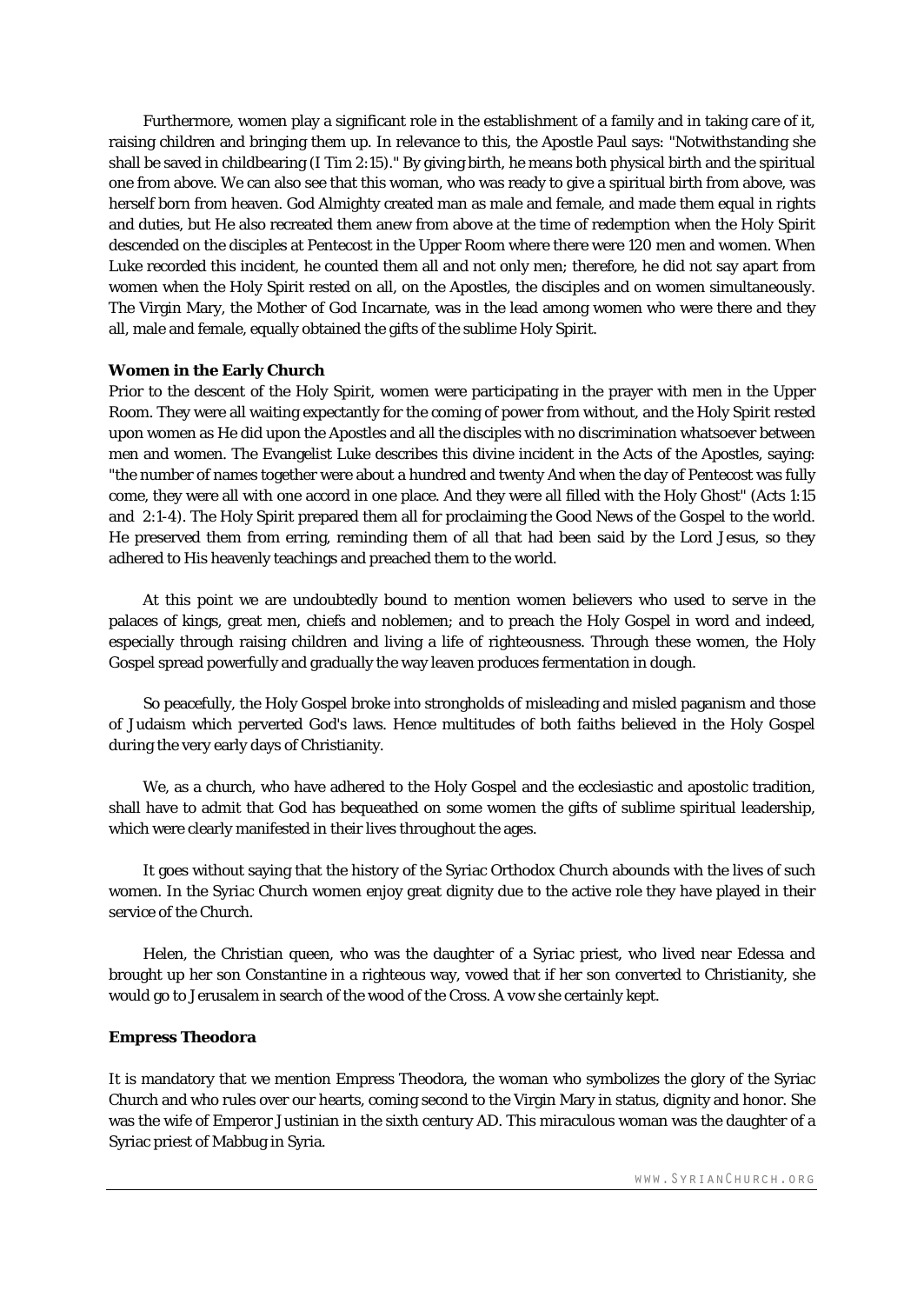We respect and honor Empress Theodora and bless her because she offered comfort to her spiritual fathers, the highly esteemed pontiffs of the Church, whom she highly respected and served at difficult and crucial times when the Byzantine Government used to persecute, displace, exile and kill them. The toll of this persecution was thousands of martyrs. Those who survived persecutions went through agonies and Theodora used to comfort and protect them. However, she could never bring this persecution, launched against them by Byzantium, to an end without paying a dear price.

It was Theodora who was behind sending a mission to illuminate Ethiopia with the light of the Holy Gospel. And we shall never forget the nuns who took vows of celibacy, chastity, voluntary poverty and obedience, dedicating themselves to the service of the Holy Gospel throughout the ages.

This is what we gather from the patrimony of our Fathers, their traditions and honorable history. Indeed, the aforementioned women are not the only ones in the history of our Syriac Orthodox Church. So many were the women who were well known for their wisdom, scrutiny and courage in professing their faith. Many of them obtained the laurels of martyrdom for the sake of Christ, and many others underwent persecutions and agonies and were listed among the confessors. Many women had an inborn wit like the Edessan woman whom St. Ephrem met along the banks of the Disan River in Edessa. The story goes that this woman kept glancing at him so he became angry and rebuked her, saying: "Woman, keep your eyes downward and look at the ground." To which she answered: "I am entitled to look at you, oh man, because I was taken from you and you should look down to the earth as it was from earth you were created." St. Ephrem admired this woman's wisdom and said: "If this is the wisdom of the women of Edessa, what kind of wisdom would that of men be?<sup>1</sup>

#### **Women and Saint Ephrem**

In Edessa, where St. Ephrem came to settle after leaving Nisibis in 363 upon its occupation by the Persians, he sometimes lived an ascetic life on the Holy Mount of Edessa and other times taught in its famous school. He was interested in liturgical life, to which he introduced the special melodies of his rhymed hymns. He also started a church choir, including young Edessan girls to sing his meloldies and other spiritual poems and beautiful hymns which he adapted to teach the doctrines and faith of orthodoxy.

It is clear that St. Ephrem's establishment of a choir of young virgins exalted the status of women and has practically proved that when St. Paul wrote in his First Epistle to the Corinthians (14:34) "Let your women keep silence in the churches: for it is not permitted unto them to speak", he did so solely as a temporary organizational measure, not a doctrine of faith that should never be amended or changed, in order to prevent talkative women from prattling at a time others wished to pray piously before the Divine Glory.

St. Ephrem is doubtlessly considered a pioneer in having started a choir in Christianity. He attested that women like men have an equal right to praise God in public prayer. St. Paul, however, spoke of men and women as equals in the self-same Epistle to the Corinthians, saying: "Nevertheless, neither is the man without the woman, neither the woman without the man, in the Lord" (I Cor 11:11).

The influence of St. Ephrem is clear in his education of women in Edessa by helping them understand the teachings of the of the Holy Gospel, adhere to Christian doctrine and endure persecution courageously for the sake of faith. All this is manifested in the incident of the woman from Edessa during the persecution launched by Wallis the Arian at the end of the fourth century, precisely in the year 373. Wallis had appointed an Arian bishop in Edessa, but this prelate was rejected by the faithful who consequently began to pray outside the city.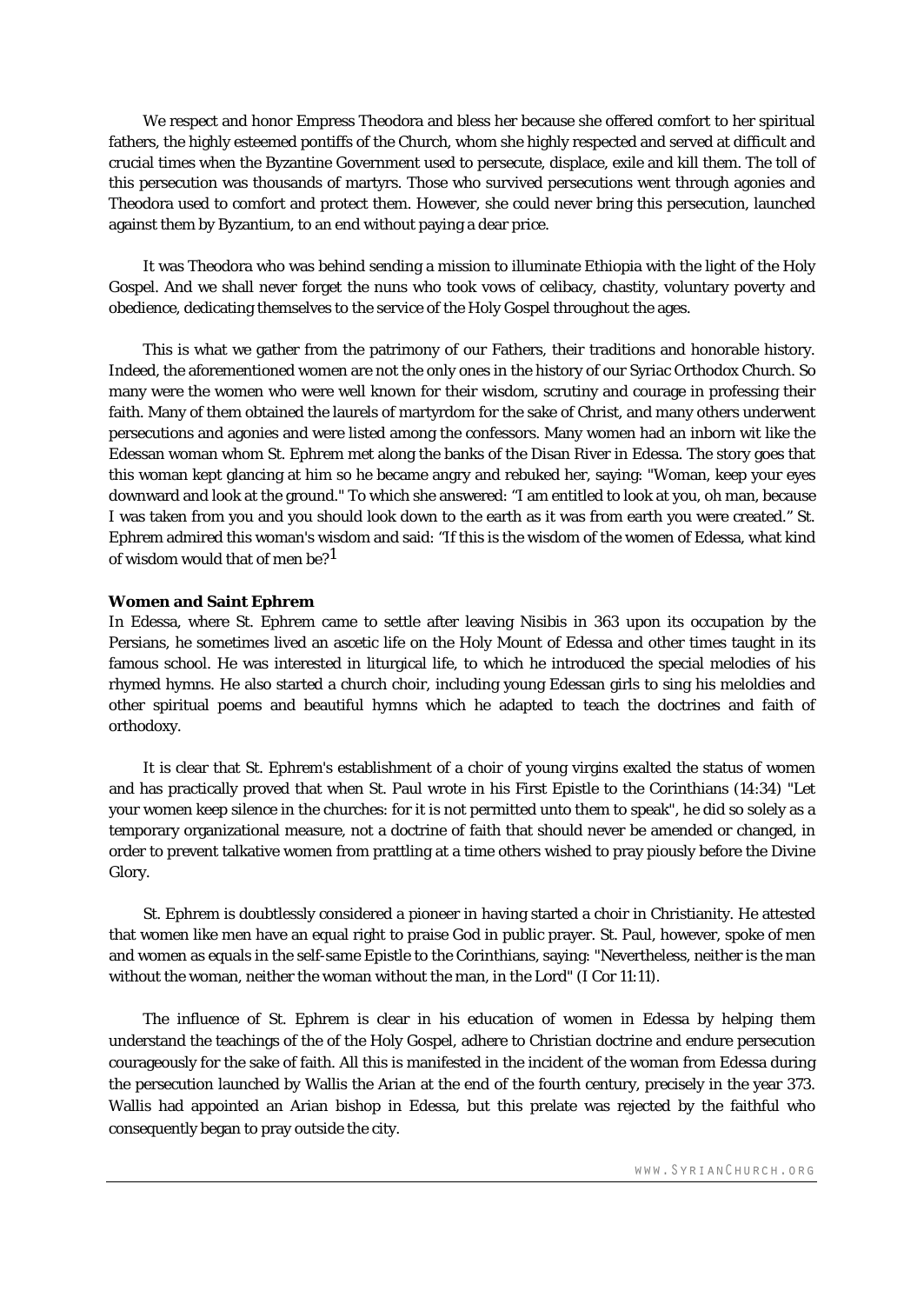One early Sunday morning all the faithful flocked to the outskirts of the city where soldiers started arresting them and throwing them into prisons. The governor of the city met one of the faithful while she was running to join the others, carrying her newborn baby. The governor stood in her way and stopped her, reminding her of the authorities' orders and the severe punishment awaiting whoever might violate these orders. She expressed her willingness to endure agony for the sake of adhering to the Christian doctrine of faith. He went on and asked her: "We have come to know that you have left the door of your house wide open and you are running so fast carrying your newborn too. Why have you done this?" To which she ans-wered: "As for the house, I am sure I am not returning to it. Concerning my newborn, it is because of my great love for him that I want him to share with me the honor of martyrdom and to be joyfully with me in paradise, thus saving him from the condemnation which is the result of your perversity.

We can therefore gather that a faithful woman is worthy of every honor bestowed upon her. Our Syrian Church is fully aware of women's credits and virtues and does highly acknowledge their true worth and dignity.

#### **Syriac Woman, A Deaconess and a Presbytera**

One of the practices inherited from our Fathers is the restriction of women from entering the sanctuary. Even baby girls are not allowed to enter the sanctuary after having been blessed by the sacrament of Holy Baptism. A baby girl is not allowed to be carried in a procession inside the sanctuary as is a little boy. One of the reasons behind this practice might be the tendency to preserve the good reputation of Christianity which it was accused of during the early days of its history of being an erotic religion.

Another reason for such a practice might be the fear of falling in sin as a result of having the two sexes within the sanctuary, especially as pagan priestesses used to sell their bodies with the aim of raising money for their pagan temple.

Allocation of two separate places in the church for men and women, separated by a wooden partition, was an established practice inherited from church tradition. Reference to this practice can be inferred from one of the Homilies of John Chrysostom (+407). The impact of this practice was apparent in some of our ancient churches.

St. Jacob of Sarug (+521), the saintly scholar of our Church, justifies the non-admittance of women to the sanctuary in one of his verses (memres) in which he says through the mouth of Adam in teaching his children:<sup>2</sup>, I would not send weeded wheat<sup>3</sup> as an offering to the Lord with the hands of Eve lest she might offer it to her advisor (Satan); and I shall never give sacrifice to the Lord because I am not pure; for never shall the expelled priest have the right to do that. The foot that headed willingly towards the tree of life shall have no right to tread the site dedicated to pontiffs (and priests), and the hand that picked the forbidden fruit in Eden shall have no right to flutter over the Divine Eucharist."

Even though the Church has prevented women from entering the sanctuary, it has allowed the wife of the priest, who was consecrated as a presbytera (*Qashishto*), and the widow, who was consecrated as a deaconess, to enter the sanctuary occasionally in the event of the absence of a priest or a deacon or any male.

It is useful as well to mention here that we, Syrians, have a rite for the consecration of presbyteras and another for the consecration of deaconesses. In his work, Nomocanon, the great scholar Mar Gregorios Abu Alfaraj Al Malati, Catholicos of the East, better known as Bar 'Ebroyo (+1286) (Sec. 7, Chap. 7), states that deaconesses were usually chosen from among pious widows who had certain qualifications such as having been married only once, and having been committed to the service of the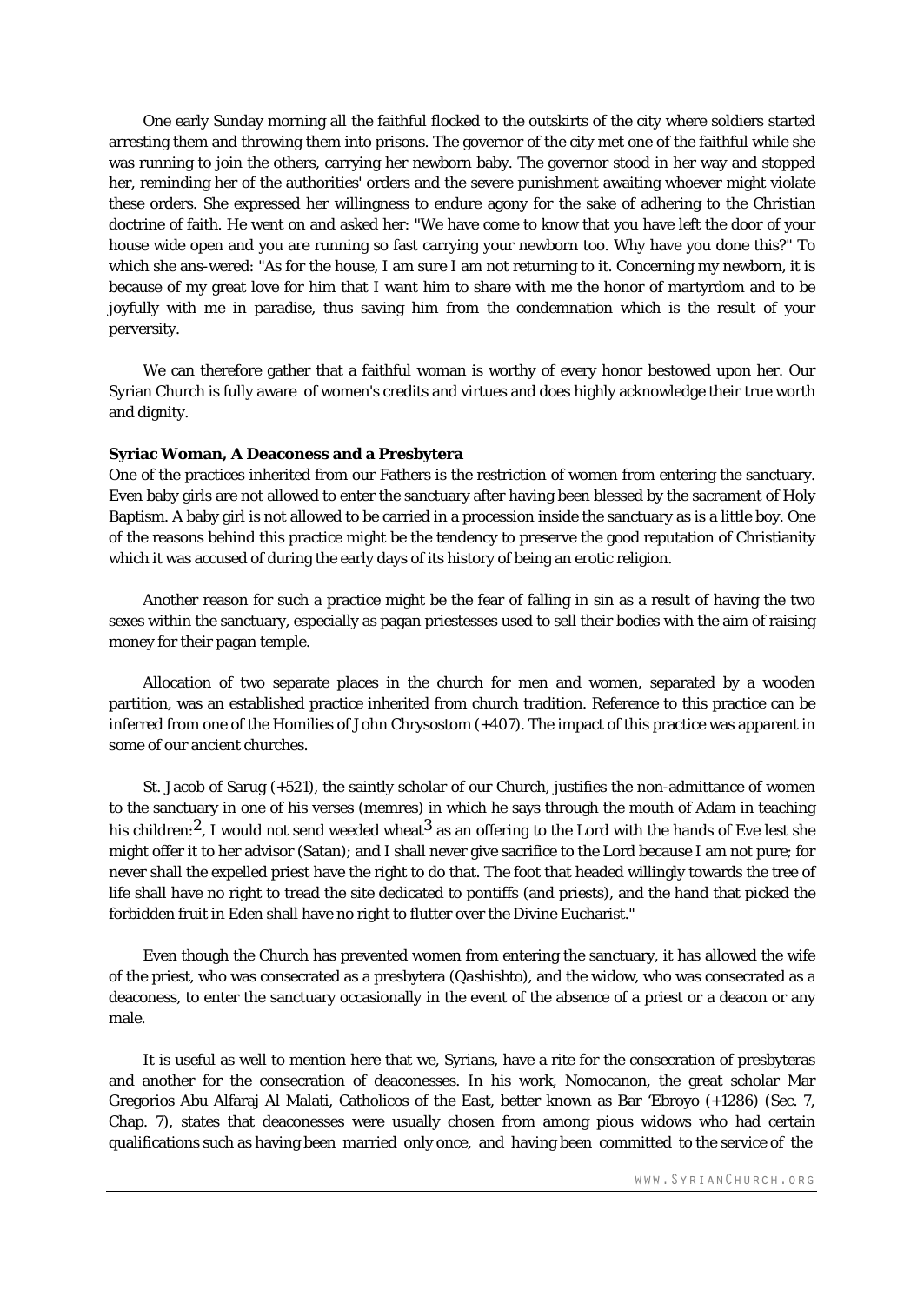church after becoming widows, fasting and praying and having good reputation among both family and outsiders.

### **The Ministry of the Deaconess**

After being consecrated, the ministry of the deaconess is limited to helping the priest and deacon outside the sanctuary in the service of baptizing women and mature girls and anointing them with holey chrism. This ministry also includes visiting sick female faithful specially in homes inhabited soley by women. In this case the bishop does not send a deacon to visit them lest any doubts might arise among the unbelievers, but rather a deaconess to take care of the female faithful.

In the event a widow consecrated as a deaconess remarries, she shall be excommunicated together with the one who marries her. Certain canon laws limit the age of the widow candidate to be consecrated as a deaconess to forty years; whereas other canons do not recommend the consecration of a deaconess before the age of sixty.

St. Severios the Great (+538) states that in the sixth century the ordination of abbesses as deaconesses was in practice in the Orient (under the jurisdiction of the Antiochean See). In the event of the unavailability of a priest or a deacon, each one of those consecrated was entitled to distribute Holy Communion to the sisters who were under their authority. They do not, however, do this service in the case of the presence of either one. The deaconess wears a stole (*uroro*) hanging down from the shoulder in the manner of an archdeacon. In the event of the unavailability of a priest or a deacon in the convent, a deaconess is entitled to enter the sanctuary (*Beth Qudsheh*), provided that she is not having her menstrual period and that she is only with her sisters where she may give them the Communion. She may not do so for males, even to little boys who are five years of age or older.

When a consecrated deaconess burns incense, she may not recite the special prayer usually recited by the priest, but inwardly recites the prayer of repentance.

She may, after obtaining permission from the bishop, mix wine and water in the chalice; and in the event of her illness, she may allow one of the sisters to enter the sanctuary in order to clean it and light the sanctuary candles.

A deaconess shall never be blamed if she reads the Holy Scriptures, even the Holy Gospel, in a public gathering of sisters on holy days.

According to the teachings of Jacob of Edessa (+708), " The deaconess may never enter the sanctuary except to clean it or light candles. In the event of unavailability of a priest or a deacon in the convent, she may take the Communion, which is usually placed in the *Beth Qurbono*, a recess usually made in the eastern wall behind the altar. She may not, however, come close to the altar. She may also give Communion to the sisters and only to little boys below the age of five. She may help the priest in the celebration of the sacrament of Baptism of mature women by anointing them with holy chrism and may visit sick women."

It was the wife of the priest who was called a presbytera, following her consecration as such. She was also called a daughter of the covenant. The rite of her consecration is usually carried out by the bishop at the end of the Holy Liturgy. During the service, the wife of the priest kneels down, bowing before the sanctuary while the bishop makes intercessions to God to exhort the faithful, to become like the five wise virgins who took their lamps filled with the oil of good deeds of vigilance and watch, while waiting for the second coming of the Heavenly Groom in order to go with Him to the joyous wedding and to glorify Him.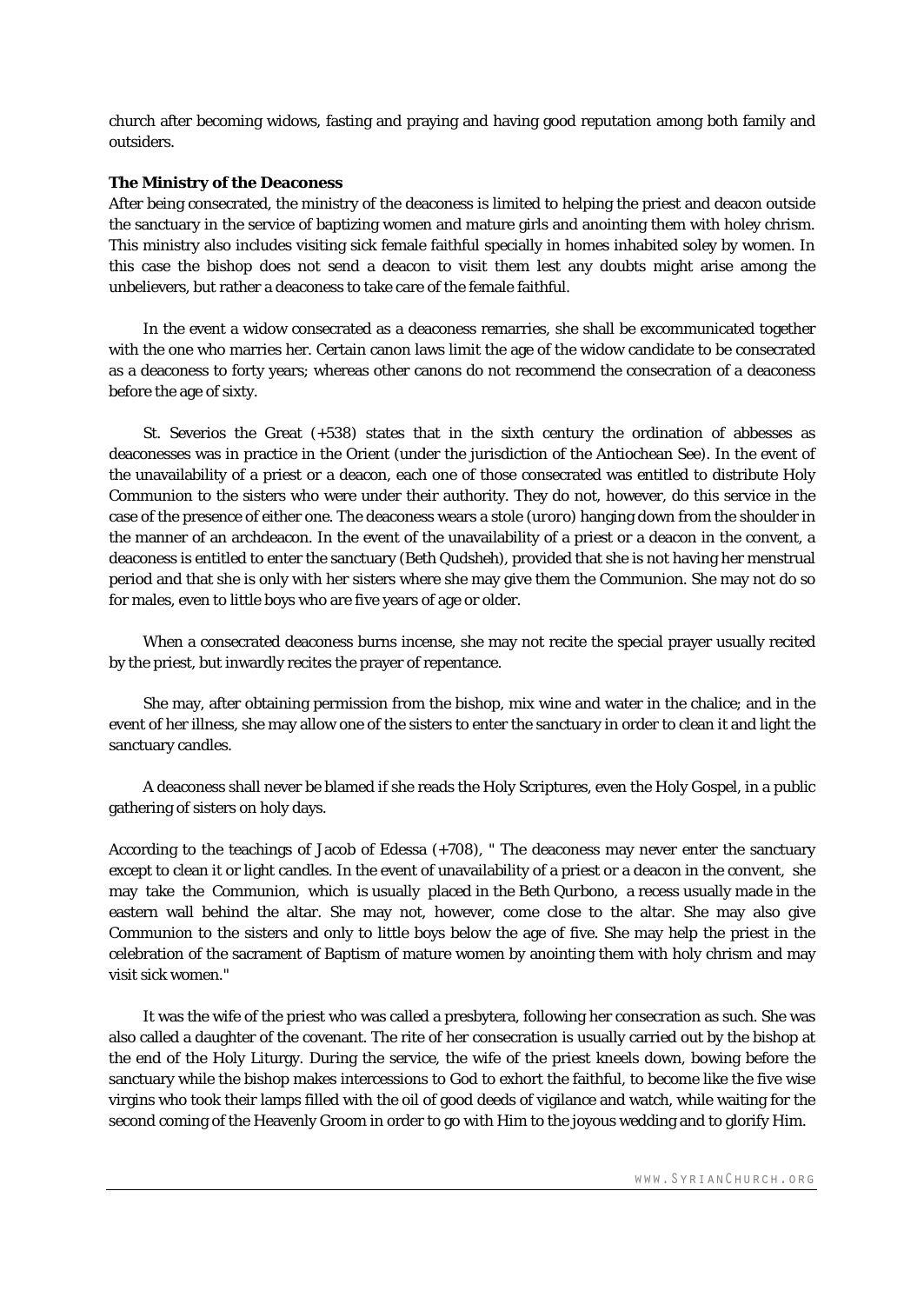#### **Consecration of the Deaconess**

During the rite of consecration, prayers, and petitions are said for both the repentance of the one called upon for this ministry, as well as for endowment with wisdom.

Prayers center upon the parable of the virgins (Mt 25:1-13), as well as the parable of the invitation to the banquet, obliging people to enter the house of the host and share in the meal (Mt 22: 1-14). The bishop then commands that the curtain be drawn to hide the one to be consecrated. Meanwhile, she takes off her bracelets and her outer garments and wears a wide blue skirt, hanging down from the waist to the toes, and puts on a black girdle. She is also dressed in a black or blue coat hanging over her shoulders. Afterwards, the bishop holds a black scarf upon which he makes a triple sign of the cross, tightly on her head like a cap while reciting the following prayer: "May the Lord protect you and shield you with His divine right hand, saving you from the temptations of the soul and body so you may obtain His bliss for ever. Amen."

Later someone reads a chapter from the Book of Acts about Peter restoring life to Tabitha (Act 9:36- 42), and a selection from the Epistle of St. Paul to the Colossians (3:12-17) commencing with: "Put on therefore, as the elect of God, and beloved, bowls of mercies, kindness, humbleness of mind, meekness, long suffering, forbearing one another, and forgiving one another as Christ forgave you."

Then the bishop reads Chapter ten of the Gospel of Luke, starting from verse 38 up to 42 about Martha and Mary where the Lord says to Martha: "Martha, Martha, thou art careful and troubled about many things: But one thing is needful; and Mary has chosen that good part, which shall not be taken away from her" (Lk 10:41-42).

At this point, the bishop makes the sign of the cross on her forehead three times, saying: "(Name of consecrated) shall be sealed, stamped and perfected, that is consecrated as an actual presbytera for the service of the children of the Holy Church. Afterwards, the archdeacon says in a loud voice: (Barekhmor) which means "Bless, O Lord" to which the bishop adds, saying: "In the Name of the Father +", and the deacon responds, saying: "Amen." The bishop continues, saying: "and of the Son +" to which the deacon responds, saying: "Amen." Then the bishop says: "and of the Holy Spirit forever." The deacon then responds, saying: "Amen."

Afterwards, the bishop reads a silent prayer of thanksgiving and then recites a prayer for the consecrated presbytera publicly, followed by the prayer of "Oh Lord, have mercy on us" and the Lord's Prayer.

We gather from the procedures of the rite of consecration, canon laws and the powers granted to the one to be consecrated as a presbytera that the consecration of a presbytera is neither an ordination nor an office but a mere consecration appointment and dedication.

We do not know for certain the date of the discontinuance of this rite of consecration. Although we now call the wife of every priest (*Bath Qyomo*), meaning a daughter of the covenant, the same name is given solely to the consecrated individual.

It is noteworthy to mention here that nowadays the wife of the priest, though not consecrated, can help her husband with the baptism of adult females if any.

The consecration of deaconesses has been recently restored and we have started consecrating some of them as choirgirls, calling them deaconesses.